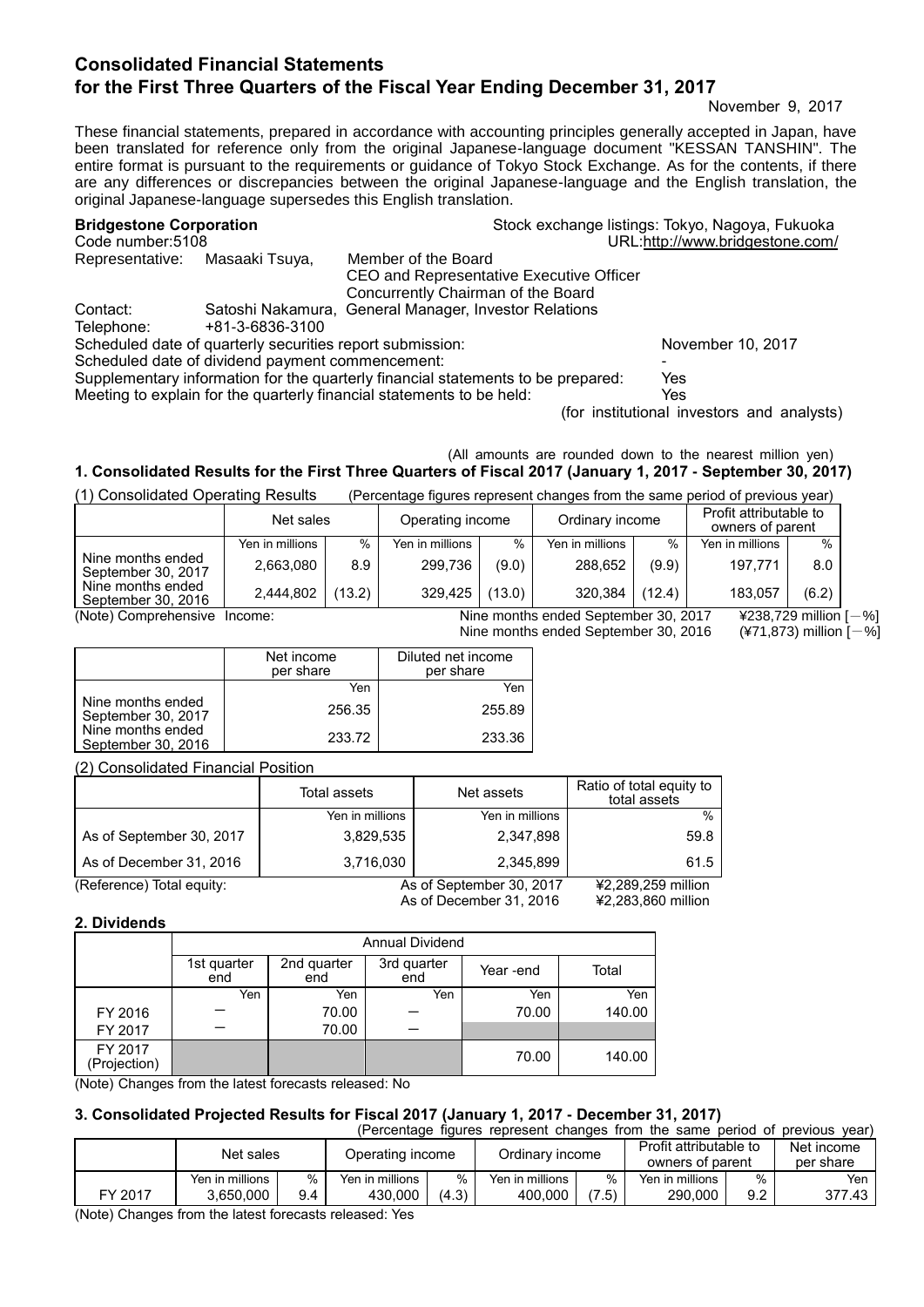#### \* **Notes**

- (1) Changes in principal subsidiaries during the nine months ended September 30, 2017 : No (Changes in specified subsidiaries involving change in consolidation scope)
- (2) Application of special accounting treatments for consolidated quarterly financial statements: Yes
- (3) Changes in accounting policy, changes in accounting estimates, and restatements
	- 1) Changes due to revisions of accounting standards, etc. : No  $2)$  Changes in accounting policy other than 1)
	- 3) Changes in accounting estimates  $\begin{array}{ccc} 3 & 3 & \text{Nol} \\ 4 & 8 & 1 & \text{Nol} \end{array}$ 
		- $4)$  Restatements
- (4) Outstanding number of shares (common stock)

| 1) Outstanding number of shares at period end (including treasury stock):  |                    |  |  |  |
|----------------------------------------------------------------------------|--------------------|--|--|--|
| September 30, 2017                                                         | 813,102,321 shares |  |  |  |
| December 31, 2016                                                          | 813,102,321 shares |  |  |  |
| 2) Number of shares of treasury stock at period end:                       |                    |  |  |  |
| September 30, 2017                                                         | 55,254,010 shares  |  |  |  |
| December 31, 2016                                                          | 29,844,837 shares  |  |  |  |
| 3) Average outstanding number of shares (during the first three quarters): |                    |  |  |  |

First Three Quarters ended September 30, 2017 771,498,418 shares First Three Quarters ended September 30, 2016 783,236,067 shares

\* Implementation status about the quarterly review

These financial statements are exempt from quarterly review.

## \* Statement regarding appropriate use of forward-looking statements and other notes

Projections of consolidated results for fiscal 2017 announced on August 9, 2017 are revised in this document. The preceding descriptions of projections and plans are "forward-looking statements," which involve known and unknown risks and uncertainties. These variables could cause the Bridgestone Group's actual performance and financial results to differ substantially from management's projections and plans, and the statements are not guarantees of future business performance. For details, refer to "1. Qualitative Information for the First Three Quarters of Fiscal 2017, (3) Explanation of Projections of Consolidated Results", on Page 5.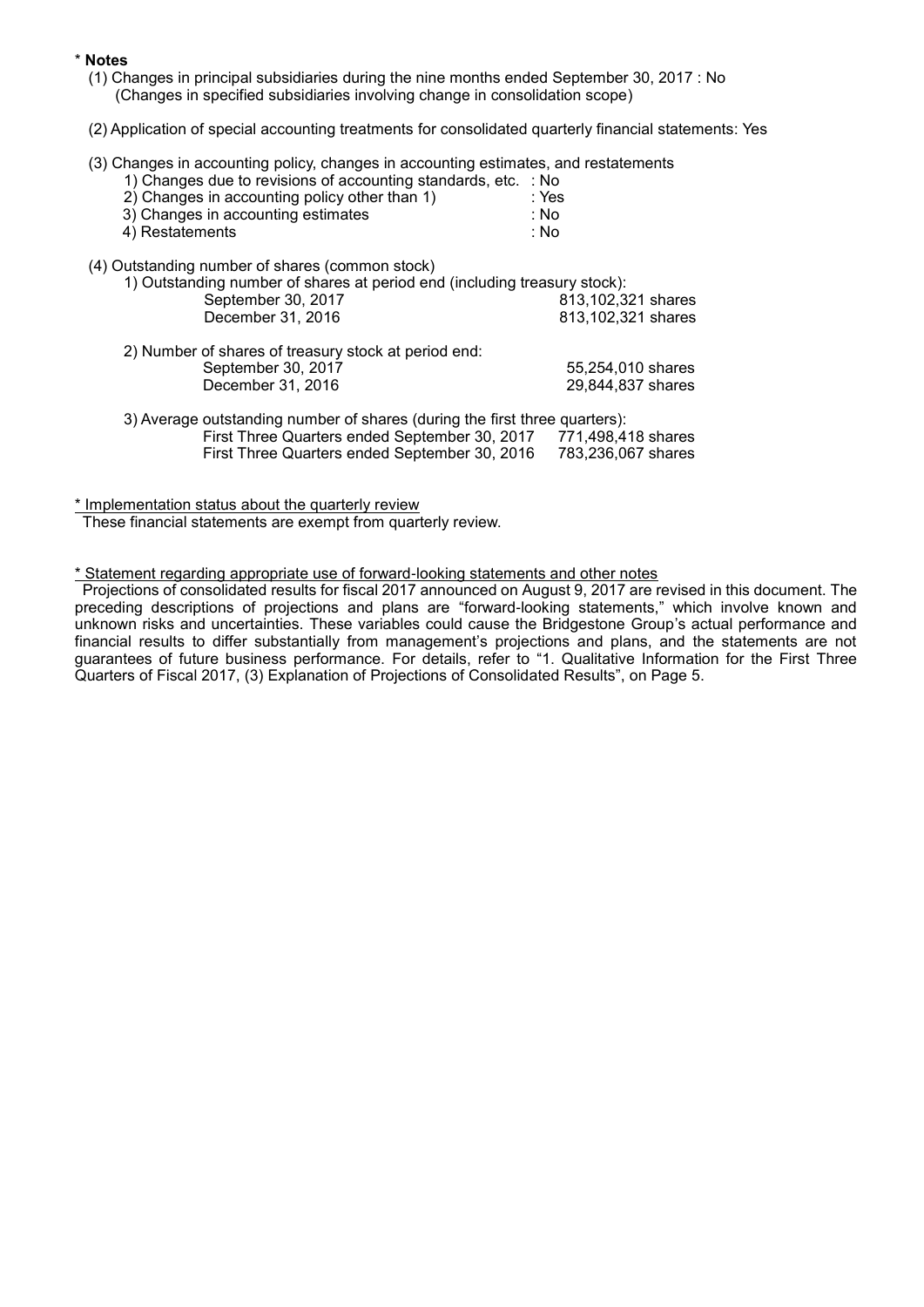# **[Index]**

| 1. Qualitative Information for the First Three Quarters of Fiscal 2017                           | $$ P2 |
|--------------------------------------------------------------------------------------------------|-------|
| (1) Explanation of Consolidated Operating Results                                                | P2    |
| (2) Explanation of Consolidated Financial Position                                               | $$ P4 |
| (3) Explanation of Projections of Consolidated Results                                           | $$ P5 |
| 2. Other Information (Notes)                                                                     | P6    |
| (1) Application of Special Accounting Treatments for Consolidated Quarterly Financial Statements | P6    |
| (2) Changes in Accounting Policy, Changes in Accounting Estimates, and Restatements              | P6    |
| 3. Consolidated Quarterly Financial Statements                                                   | $$ P7 |
| (1) Consolidated Balance Sheet                                                                   | $$ P7 |
| (2) Consolidated Statement of Income and Consolidated Statement of Comprehensive Income          | $$ P9 |
| <b>Consolidated Statement of Income</b>                                                          | …P9   |
| Consolidated Statement of Comprehensive Income                                                   | P10   |
| (3) Notes to the Consolidated Financial Statements                                               | P11   |
| (Notes regarding going concern assumption)                                                       | P11   |
| (Notes regarding significant changes in the amount of shareholders' equity)                      | P11   |
| (Segment Information)                                                                            | P11   |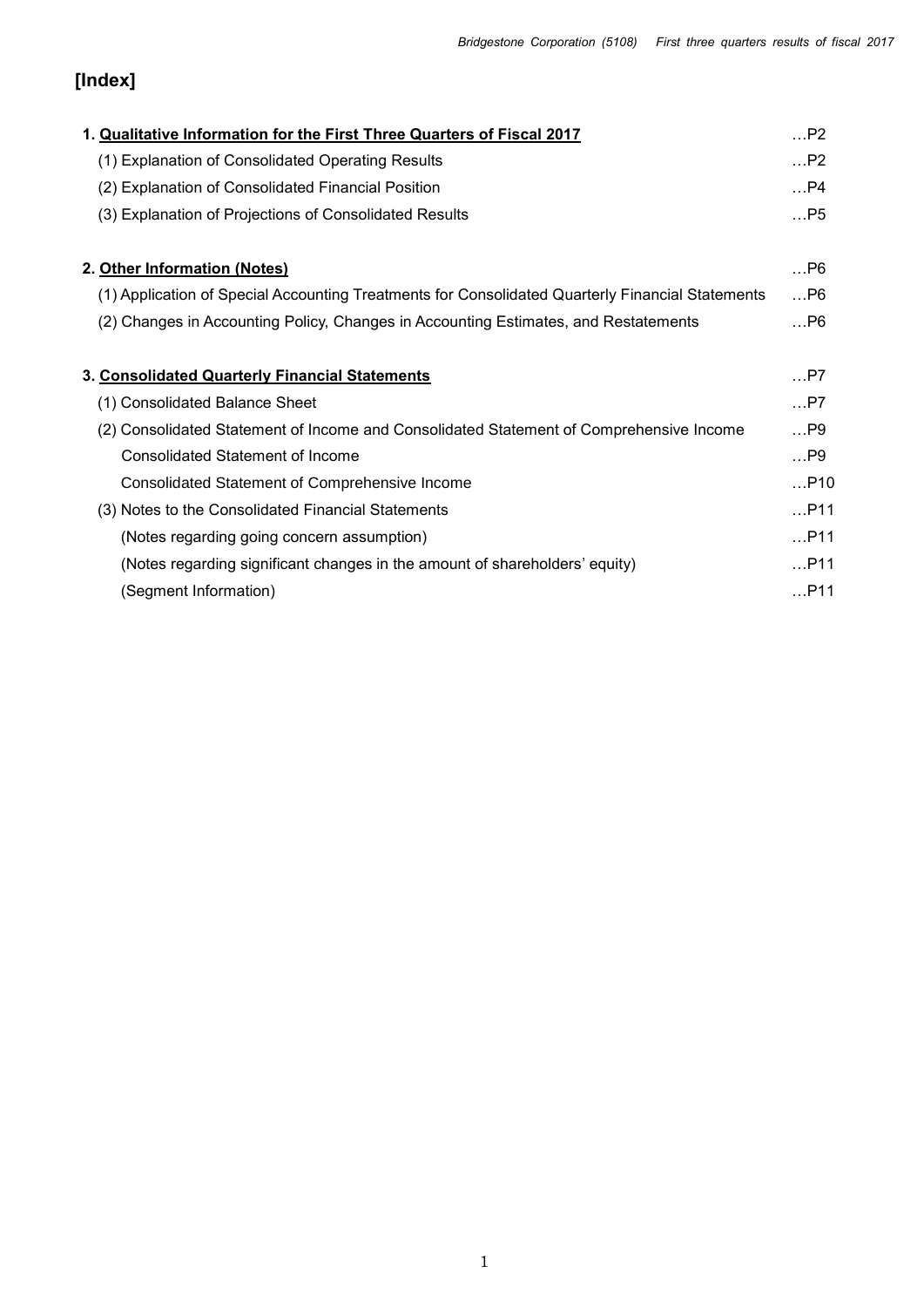## **1. Qualitative Information for the First Three Quarters of Fiscal 2017**

*The Bridgestone Corporation is referred to as the "Company", and the Company and its subsidiaries are referred to as the "Companies".*

## **(1) Explanation of Consolidated Operating Results**

#### 1) Sales and earnings

|                                         | FY 2017 3Q          | FY 2016 3Q          | Increase        |                |
|-----------------------------------------|---------------------|---------------------|-----------------|----------------|
|                                         | (Nine months ended) | (Nine months ended  | (Decrease)      |                |
|                                         | September 30, 2017) | September 30, 2016) |                 |                |
|                                         | Yen in billions     | Yen in billions     | Yen in billions | %              |
| Net sales                               | 2,663.0             | 2.444.8             | 218.2           | 9              |
| Operating income                        | 299.7               | 329.4               | (29.6)          | (9)            |
| Ordinary income                         | 288.6               | 320.3               | (31.7)          | (10)           |
| Profit attributable to owners of parent | 197.7               | 183.0               | 14.7            | 8 <sup>1</sup> |

In the first three quarters of fiscal 2017 (January 1 to September 30, 2017), the operating environment surrounding the Companies was as follows: an unclear situation continued due to the uncertainty of the global economy while the Japanese domestic economy continued gradual recovery. The United States economy continued steady recovery. The European economy continued to show gradual recovery but remained unstable as a result of the United Kingdom leaving the European Union and related issues. In Asia, the Chinese economic growth had shown the signs of recovery. Overall, overseas economies were gradually recovering but still weak while the political and economic situation remained unstable. In addition, tire demand for mining vehicles increased along with rising commodity prices.

Under these operating conditions, the Companies continued their work to realize the ultimate goal of becoming "a truly global company" and achieving "Dan-Totsu in all aspects of its business." Stepping up efforts on a global scale, we focused on promoting brand strategies through sponsorship and support activities for the Olympic and Paralympic Games Tokyo 2020. The Companies also expanded sales of highly competitive products and services in global markets through promoting innovation, while building and enhancing a solutions business that extends beyond the mere sales of products. Moreover, the Companies continuously strives to implement various measures for management reform, aimed at reforming governance structure and effectively utilizing management resources by investing appropriate costs.

As a result, net sales in the first three quarters of fiscal 2017 were ¥2,663.0 billion, an increase of 9% from the first three quarters of fiscal 2016; operating income was ¥299.7 billion, a decrease of 9%, ordinary income was ¥288.6 billion, a decrease of 10%, due in part to increasing raw material costs; and profit attributable to owners of parent was ¥197.7 billion, an increase of 8%.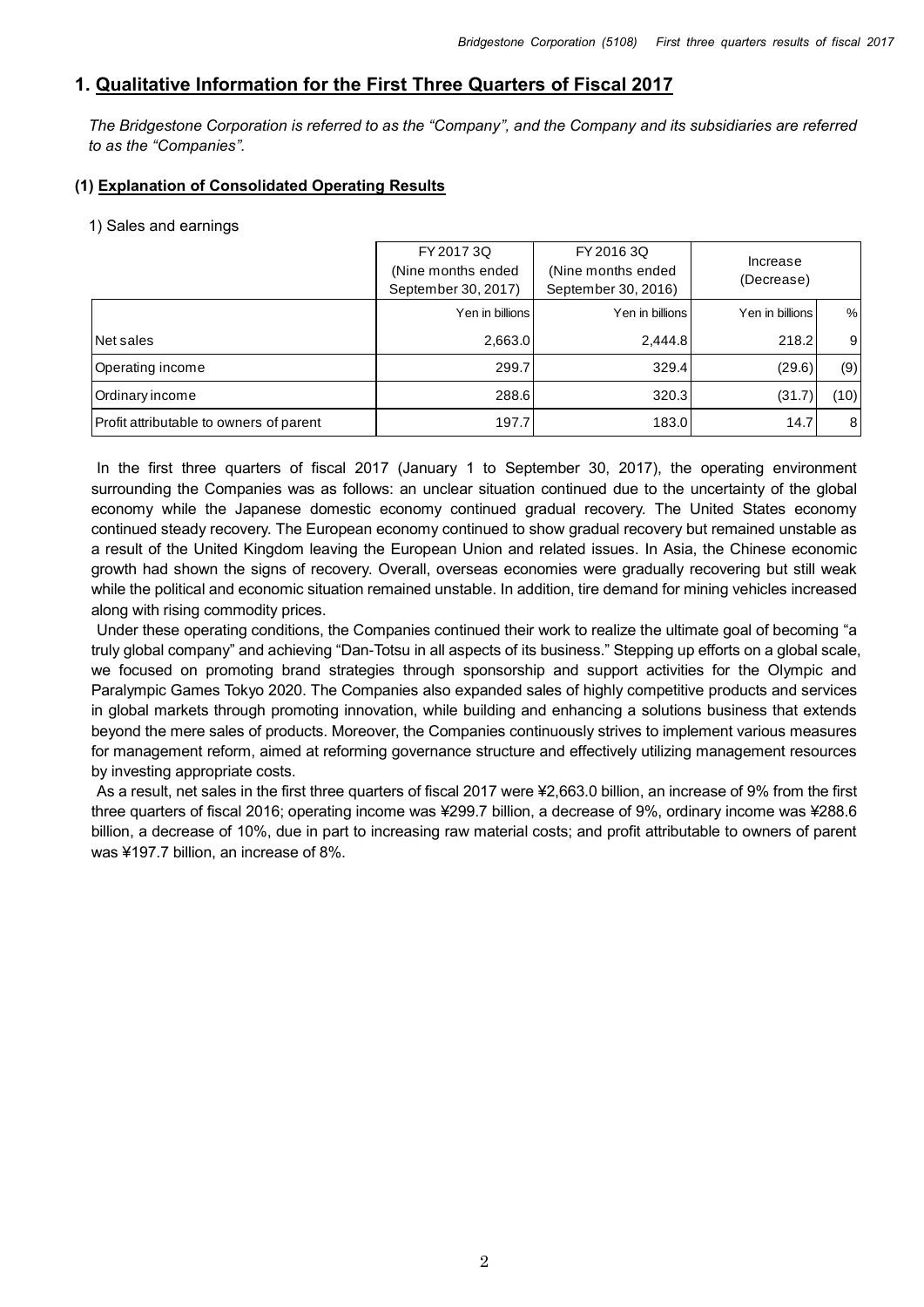|                     |                  | FY 2017 3Q          | FY 2016 3Q          |                        |                 |
|---------------------|------------------|---------------------|---------------------|------------------------|-----------------|
|                     |                  | (Nine months ended) | (Nine months ended) | Increase<br>(Decrease) |                 |
|                     |                  | September 30, 2017) | September 30, 2016) |                        |                 |
|                     |                  | Yen in billions     | Yen in billions     | Yen in billions        | %               |
| <b>Tires</b>        | Net Sales        | 2,207.4             | 2,013.0             | 194.4                  | 10 <sup>1</sup> |
|                     | Operating income | 274.4               | 300.3               | (25.9)                 | (9)             |
| <b>IDiversified</b> | <b>Net Sales</b> | 467.2               | 442.5               | 24.6                   | $6 \mid$        |
| Products            | Operating income | 25.3                | 29.0                | (3.6)                  | (13)            |
| Consolidated        | <b>Net Sales</b> | 2,663.0             | 2,444.8             | 218.2                  | $\overline{9}$  |
| Results             | Operating income | 299.7               | 329.4               | (29.6)                 | (9)             |

#### 2) Segment Information

In the tire segment, the Companies worked to maximize sales momentum by introducing appealing new products globally, reinforcing fundamental competencies, and responding promptly to demand fluctuation in each region. In addition, the Companies implemented price increases appropriately to respond to the rising prices of raw materials, which started in the previous year.

In Japan, the unit sales of tires for passenger cars and light trucks increased strongly, and the unit sales of tires for trucks and buses increased substantially, compared to the first three quarters of fiscal 2016. In the Americas, the unit sales of tires for passenger cars and light trucks in North America decreased, but the unit sales of tires for trucks and buses increased steadily, compared to the first three quarters of fiscal 2016. In Europe, the unit sales of tires for passenger cars and light trucks, and the unit sales of tires for trucks and buses increased steadily, compared to the first three quarters of fiscal 2016. In China and Asia Pacific, the unit sales of tires for passenger cars and light trucks increased steadily, and the unit sales of tires for trucks and buses increased substantially, compared to the first three quarters of fiscal 2016. In the specialty tire business, sales of large and ultra-large off-the-road radial tires for construction and mining vehicles increased substantially compared to the first three quarters of fiscal 2016.

As a result, net sales in the tires segment during the first three quarters of fiscal 2017 were ¥2,207.4 billion, an increase of 10% from the first three quarters of fiscal 2016; operating income was ¥274.4 billion, a decrease of 9%, due to increasing raw material costs.

In the diversified products segment, net sales were ¥467.2 billion, an increase of 6% from the first three quarters of fiscal 2016; while operating income was ¥25.3 billion, a decrease of 13% due to a decrease in the profit of Domestic Business.

*(Note) The amounts for segment results include inter-segment transactions that are eliminated in calculating the consolidated results.*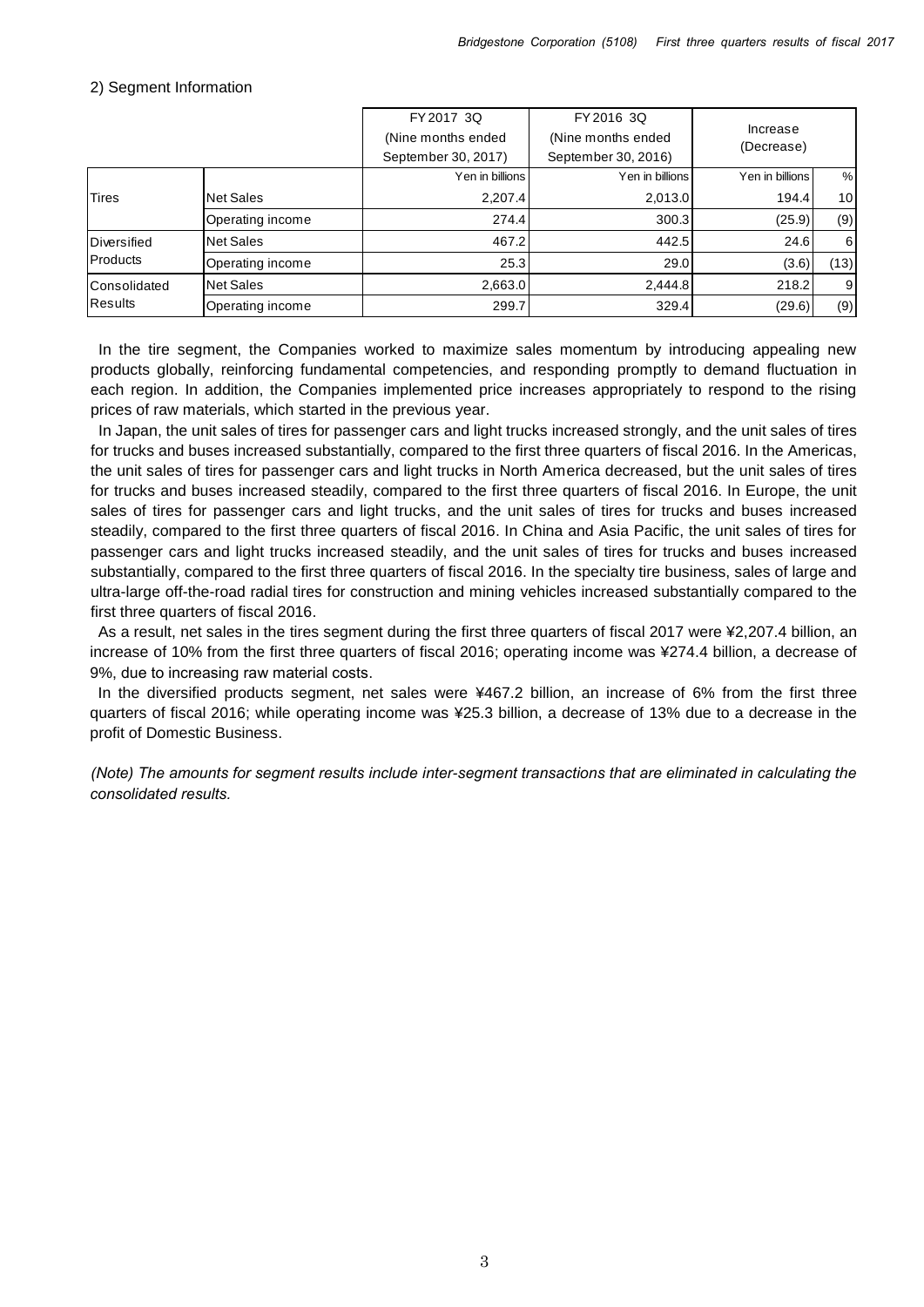#### **(2) Explanation of Consolidated Financial Position**

Assets, liabilities, and net assets positions at the end of the first three quarters of fiscal 2017 were as follows.

#### (Assets)

In assets, notes and accounts receivable, merchandise and finished products, and intangible fixed assets increased by ¥30.7 billion, ¥38.2 billion and ¥35.6 billion respectively. As a result, assets increased by ¥113.5 billion compared with the end of the previous fiscal year, to ¥3,829.5 billion.

#### (Liabilities)

In liabilities, while short-term borrowings decreased by ¥51.8 billion, bonds increased by ¥150.0 billion. As a result, liabilities increased by ¥111.5 billion compared with the end of the previous fiscal year, to ¥1,481.6 billion.

#### (Net assets)

In net assets, while cash dividends paid were ¥108.4 billion and a decline due to the acquisition of treasury stock was ¥118.2 billion, profit attributable to owners of parent was ¥197.7 billion, net unrealized gain on available-for-sale securities, foreign currency translation adjustments and remeasurements of defined benefit plans increased by ¥12.2 billion, ¥7.0 billion and ¥14.0 billion respectively. As a result, net assets increased by ¥1.9 billion compared with the end of the previous fiscal year, to ¥2,347.8 billion.

Due to an increase of assets by ¥113.5 billion, the ratio of total equity to total assets decreased by 1.7 points compared with the end of the previous fiscal year, to 59.8%.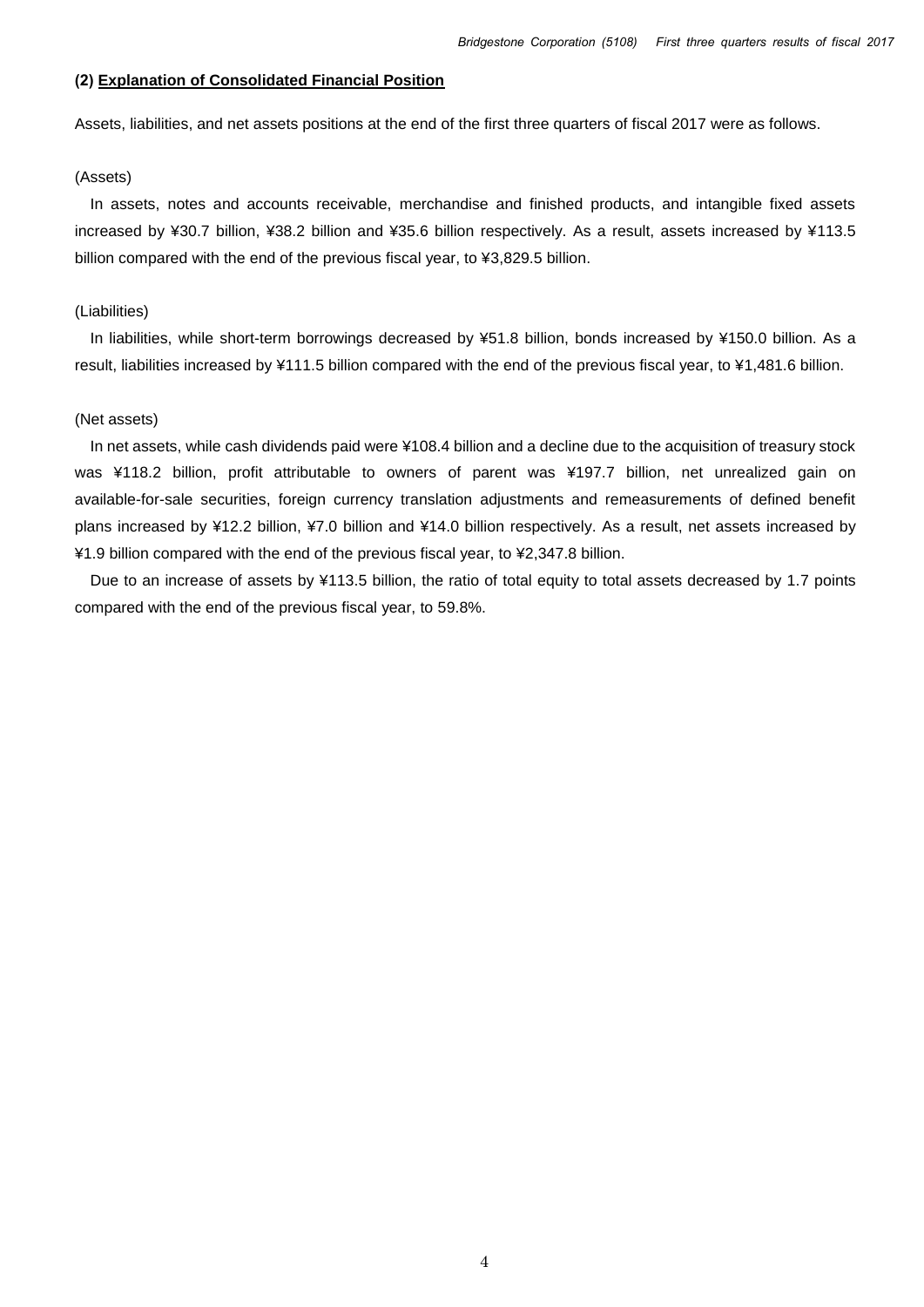### **(3) Explanation of Projections of Consolidated Results**

The Companies' operating environment will continue to require careful attention due to such factors as fluctuations in exchange rates and the prices of raw materials and feedstock, an ongoing lack of clarity in the global economic situation and international political conditions that remain unstable.

Amid such a challenging business environment, the Companies project the following results through the implementation of Mid-Term Management Plan initiatives.

|                                         |            | FY 2017 Projections<br>(Revised) | FY 2017 Projections<br>(Previous) | Increase<br>(Decrease) |      | (Ref.)<br>FY 2016 Results |
|-----------------------------------------|------------|----------------------------------|-----------------------------------|------------------------|------|---------------------------|
|                                         |            | Yen in billions                  | Yen in billions                   | Yen in billions        | %    | Yen in billions           |
| Net sales                               |            | 3,650.0                          | 3,700.0                           | (50.0)                 | (1)  | 3,337.0                   |
| Operating income                        |            | 430.0                            | 464.0                             | (34.0)                 | (7)  | 449.5                     |
| Ordinary income                         |            | 400.0                            | 439.0                             | (39.0)                 | (9)  | 432.5                     |
| Profit attributable to owners of parent |            | 290.0                            | 289.0                             | 1.0                    |      | 265.5                     |
|                                         |            | Yenl                             | Yenl                              |                        | $\%$ | Yen                       |
| Exchange<br>Rate                        | yen/dollar | 111                              | 111                               |                        | –    | 109                       |
|                                         | ven/euro   | 126                              | 122                               |                        | 3    | 120                       |

FY 2017 projections (Fiscal Year ending December 31, 2017)

#### **(Revision of the projections)**

.

Based on the operating performance of the first three quarters of fiscal 2017, the Company revised its full-year consolidated financial projections for the fiscal year ending December 31, 2017, which were previously announced on August 9, 2017.

#### **Forward-Looking Statements**

The preceding descriptions of projections and plans are "forward-looking statements," which involve known and unknown risks and uncertainties. These variables could cause the Bridgestone Group's actual performance and results to differ substantially from management's projections and plans, and the statement are not guarantees of future business performance.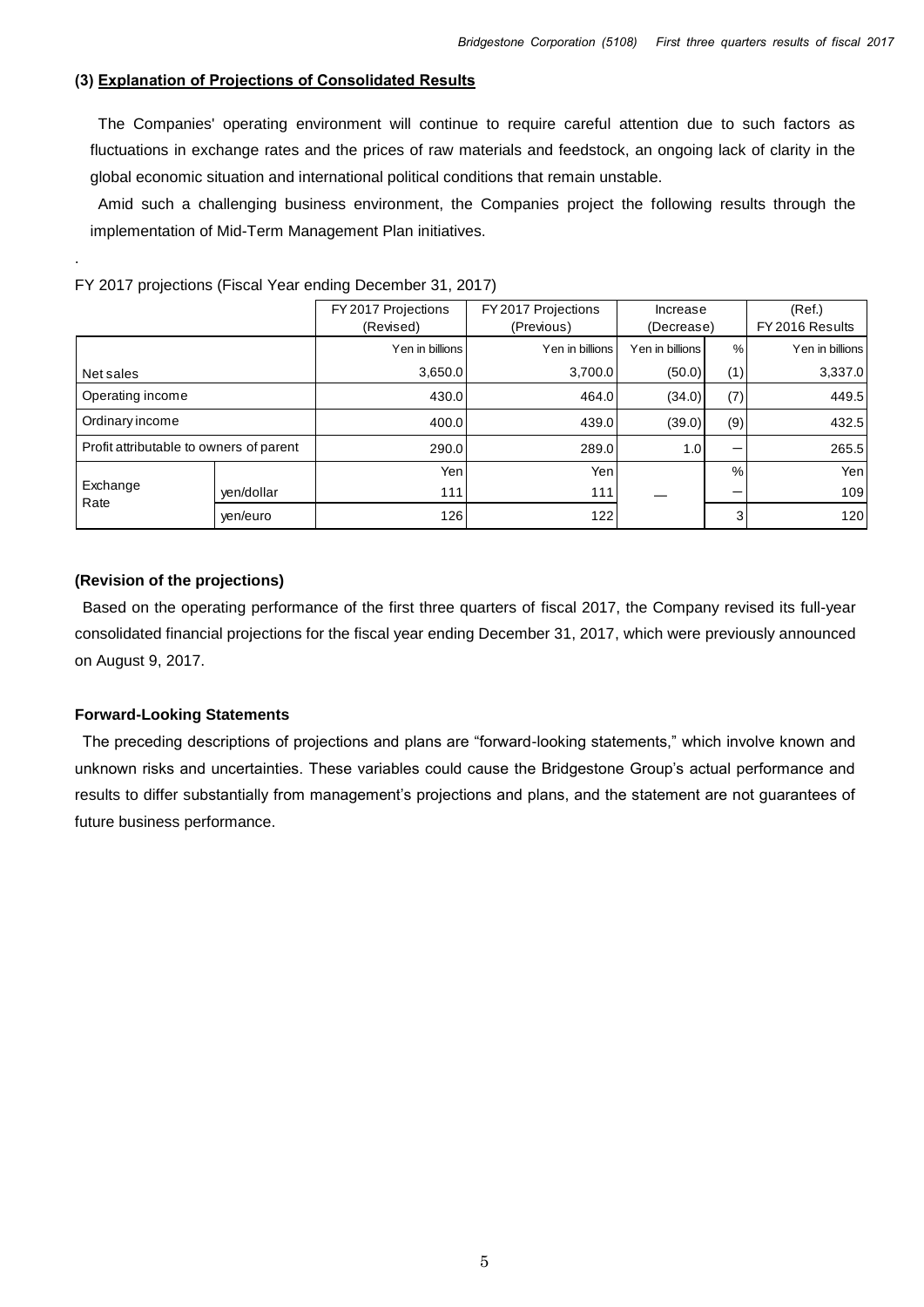# **2. Other Information (Notes)**

## **(1) Application of Special Accounting Treatments for Consolidated Quarterly Financial Statements**

(Calculation for income tax expense)

Income tax expense was calculated based upon an estimated effective tax rate for fiscal 2017.

## **(2) Changes in Accounting Policy, Changes in Accounting Estimates, and Restatements**

Changes in accounting policy

(Application of International Financial Reporting Standards (IFRS) to Foreign Subsidiaries)

BRIDGESTONE EUROPE NV/SA (BSEU) has applied IFRS from the first quarter of fiscal 2017, formerly "Generally Accepted Accounting Principles (US GAAP)". In determining initial application of IFRS in BSEU, the Company comprehensively evaluates factors including accounting trends and the plan for voluntary application of IFRS as the Companies.

As BSEU applied the revision in this policy retrospectively and the cumulative effect of the revision was reflected on the net assets at the beginning of fiscal 2016, the consolidated financial statements for the previous fiscal year changed. The main changes were as follows: retained earnings at the beginning of previous fiscal year decreased ¥7,280 million and foreign currency translation adjustments increased ¥7,667 million.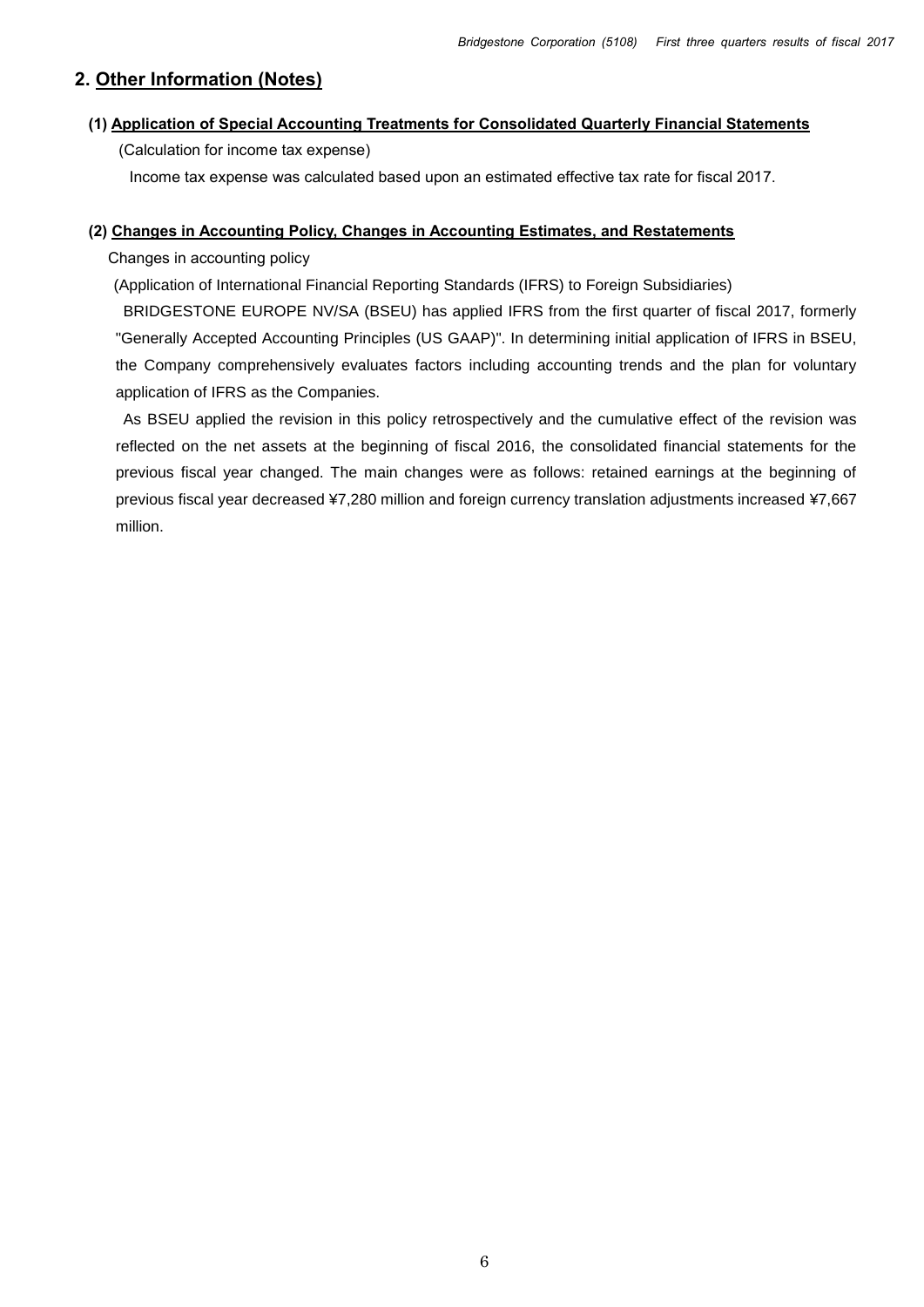# **3. Consolidated Quarterly Financial Statements**

# **(1) Consolidated Balance Sheet**

|                                        |                           | (Yen in millions)          |
|----------------------------------------|---------------------------|----------------------------|
|                                        | FY 2016                   | FY 2017 3Q                 |
|                                        | (As of December 31, 2016) | (As of September 30, 2017) |
| Assets                                 |                           |                            |
| <b>Current Assets</b>                  |                           |                            |
| Cash and deposits                      | 483,006                   | 421,951                    |
| Notes and accounts receivable          | 455,218                   | 485,944                    |
| Short-term investments                 | 167,697                   | 194,998                    |
| Merchandise and finished products      | 377,412                   | 415,617                    |
| Work in process                        | 35,469                    | 41,863                     |
| Raw materials and supplies             | 144,527                   | 157,293                    |
| Other                                  | 174,997                   | 197,128                    |
| Allowance for doubtful accounts        | (16, 179)                 | (18, 274)                  |
| <b>Total Current Assets</b>            | 1,822,150                 | 1,896,522                  |
| <b>Fixed Assets</b>                    |                           |                            |
| Tangible fixed assets                  |                           |                            |
| Buildings and structures, net          | 526,688                   | 522,477                    |
| Machinery, equipment and vehicles, net | 505,685                   | 488,473                    |
| Other, net                             | 416,752                   | 412,626                    |
| <b>Total Tangible Fixed Assets</b>     | 1,449,126                 | 1,423,578                  |
| Intangible fixed assets                |                           |                            |
| Goodwill                               | 22,935                    | 44,068                     |
| Other                                  | 51,208                    | 65,735                     |
| Total Intangible fixed assets          | 74,144                    | 109,803                    |
| Investments and other assets           |                           |                            |
| Investments in securities              | 263,549                   | 288,309                    |
| Other                                  | 108,790                   | 113,138                    |
| Allowance for doubtful accounts        | (1,730)                   | (1,816)                    |
| Total Investments and Other Assets     | 370,609                   | 399,631                    |
| <b>Total Fixed Assets</b>              | 1,893,880                 | 1,933,012                  |
| <b>Total Assets</b>                    | 3,716,030                 | 3,829,535                  |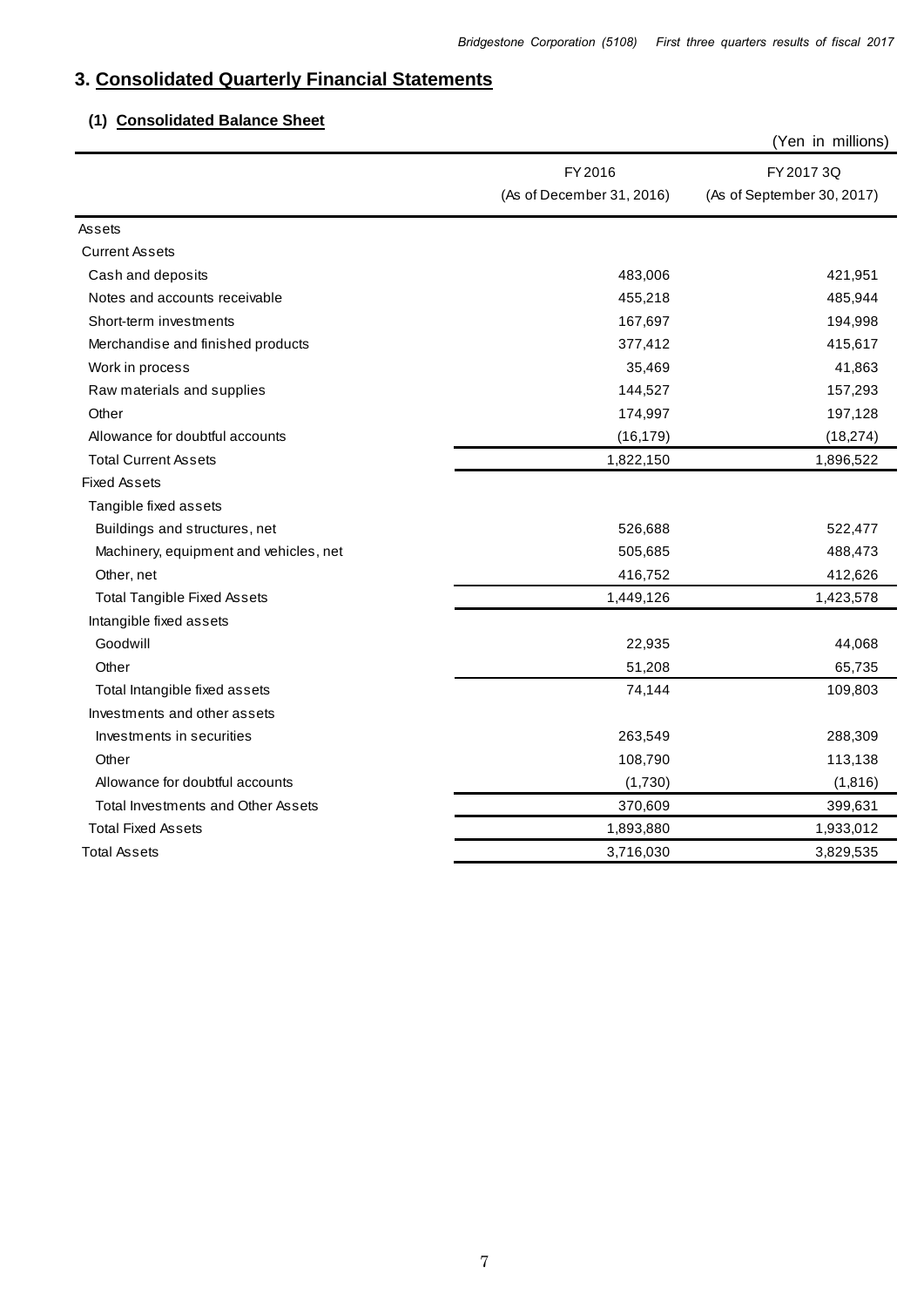(Yen in millions)

|                                                               | FY 2016                   | FY 2017 3Q                 |
|---------------------------------------------------------------|---------------------------|----------------------------|
|                                                               | (As of December 31, 2016) | (As of September 30, 2017) |
| Liabilities                                                   |                           |                            |
| <b>Current Liabilities</b>                                    |                           |                            |
| Notes and accounts payable                                    | 195,603                   | 224,073                    |
|                                                               |                           |                            |
| Short-term borrowings                                         | 174,678                   | 122,779                    |
| Commercial paper                                              |                           | 18,429                     |
| Current portion of bonds                                      |                           | 20,000                     |
| Lease obligations                                             | 1,017                     | 1,159                      |
| Income taxes payable                                          | 22,722                    | 45,500                     |
| Provision for reorganization of R&D<br>and manufacturing base |                           | 8,908                      |
| Accounts payable-other                                        | 168,714                   | 125,964                    |
| Other                                                         | 287,099                   | 287,206                    |
| <b>Total Current Liabilities</b>                              | 849,834                   | 854,022                    |
| Long-term Liabilities                                         |                           |                            |
| <b>Bonds</b>                                                  | 90,000                    | 220,000                    |
| Long-term borrowings                                          | 70,458                    | 65,852                     |
| Lease obligations                                             | 6,616                     | 6,930                      |
| Provision for reorganization of R&D                           |                           |                            |
| and manufacturing base                                        | 13,951                    |                            |
| Net defined benefit liability                                 | 215,072                   | 200,198                    |
| Other                                                         | 124,198                   | 134,631                    |
| Total Long-term Liabilities                                   | 520,296                   | 627,614                    |
| <b>Total Liabilities</b>                                      | 1,370,130                 | 1,481,636                  |
|                                                               |                           |                            |
| <b>Net Assets</b>                                             |                           |                            |
| <b>Shareholders' Equity</b>                                   |                           |                            |
| Common stock                                                  | 126,354                   | 126,354                    |
| Capital surplus                                               | 123,005                   | 122,988                    |
| Retained earnings                                             | 2,163,115                 | 2,252,319                  |
| Treasury stock-at cost                                        | (56, 151)                 | (174, 447)                 |
| <b>Total Shareholders' Equity</b>                             | 2,356,323                 | 2,327,214                  |
| Accumulated Other Comprehensive Income                        |                           |                            |
| Net unrealized gain(loss) on                                  |                           |                            |
| available-for-sale securities                                 | 174,197                   | 186,458                    |
| Deferred gain(loss) on derivative instruments                 | (1,720)                   | (586)                      |
| Foreign currency translation adjustments                      | (107, 242)                | (100, 188)                 |
| Remeasurements of defined benefit plans                       | (137, 698)                | (123, 639)                 |
| Total Accumulated Other Comprehensive                         |                           |                            |
| Income                                                        | (72, 463)                 | (37, 955)                  |
| <b>Stock Acquisition Rights</b>                               | 2,975                     | 3,665                      |
| Non-controlling Interests                                     | 59,063                    | 54,973                     |
| <b>Total Net Assets</b>                                       | 2,345,899                 | 2,347,898                  |
| <b>Total Liabilities and Net Assets</b>                       | 3,716,030                 | 3,829,535                  |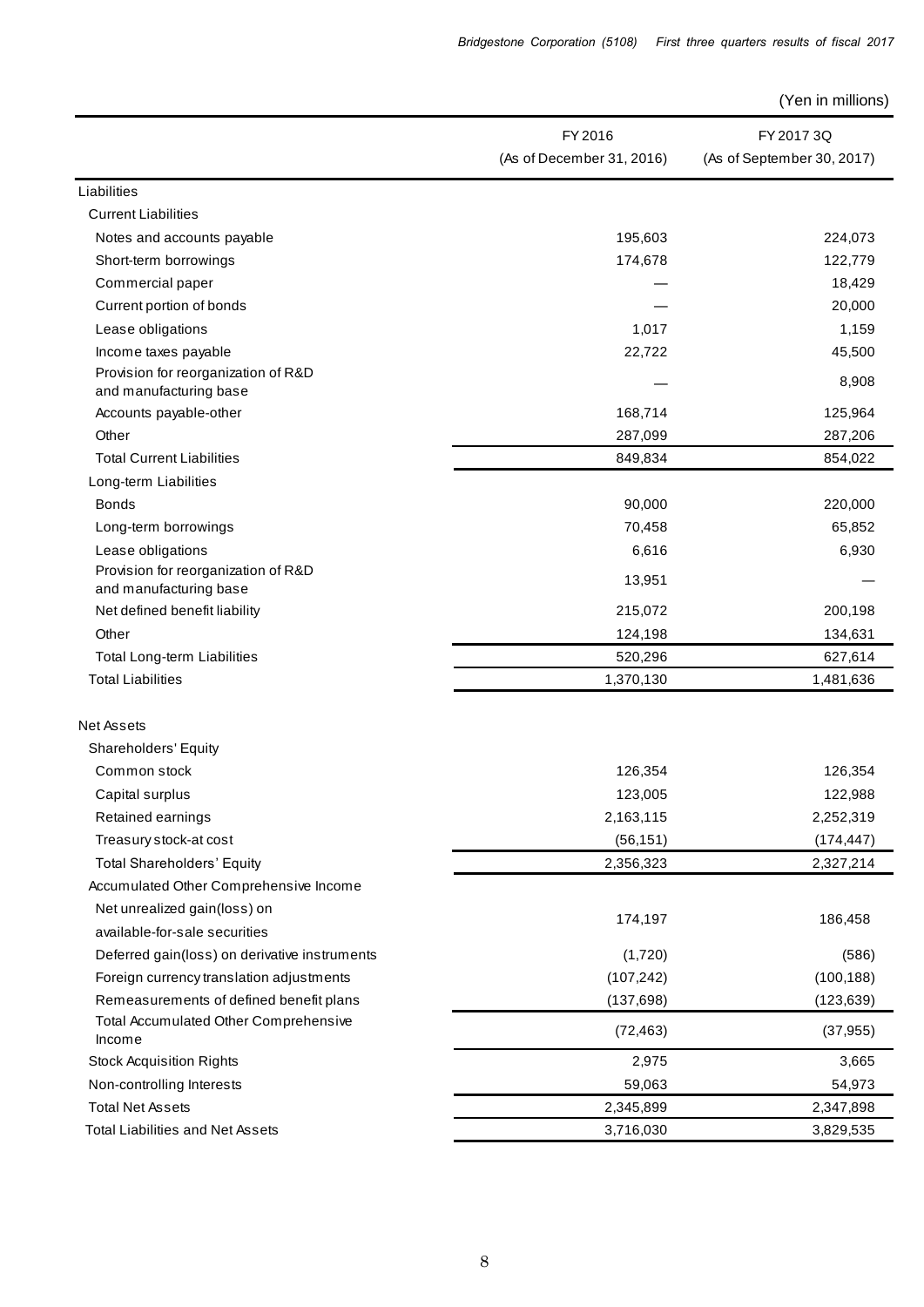## **(2) Consolidated Statement of Income and Consolidated Statement of Comprehensive Income**

 Consolidated Statement of Income First Three Quarters (Yen in millions)

|                                                                         | FY 2016 3Q<br>(Nine months ended | FY 2017 3Q<br>(Nine months ended |
|-------------------------------------------------------------------------|----------------------------------|----------------------------------|
|                                                                         | September 30, 2016)              | September 30, 2017)              |
| <b>Net Sales</b>                                                        | 2,444,802                        | 2,663,080                        |
| <b>Cost of Sales</b>                                                    | 1,437,975                        | 1,653,396                        |
| <b>Gross Profit</b>                                                     | 1,006,827                        | 1,009,683                        |
| Selling, General and Administrative Expenses                            |                                  |                                  |
| Goods freightage expenses                                               | 109,063                          | 124,841                          |
| Advertising and promotion expenses                                      | 86,051                           | 85,660                           |
| Salaries, allowances and bonuses                                        | 184,319                          | 193,823                          |
| Retirement benefit expenses                                             | 14,125                           | 18,681                           |
| Depreciation                                                            | 23,335                           | 24,719                           |
| Research and development expenses                                       | 71,097                           | 73,035                           |
| Other                                                                   | 189,408                          | 189,185                          |
| Total Selling, General and<br><b>Administrative Expenses</b>            | 677,401                          | 709,947                          |
| Operating Income                                                        | 329,425                          | 299,736                          |
| Non-operating Income                                                    |                                  |                                  |
| Interest income                                                         | 3,215                            | 3,924                            |
| Dividend income                                                         | 6,382                            | 6,202                            |
| Gain on sales of investment securities                                  | 4,769                            |                                  |
| Other                                                                   | 9,009                            | 12,293                           |
| <b>Total Non-operating Income</b>                                       | 23,376                           | 22,420                           |
| Non-operating Expenses                                                  |                                  |                                  |
| Interest expense                                                        | 7,967                            | 7,881                            |
| Foreign currency exchange loss                                          | 10,193                           | 7,082                            |
| Other                                                                   | 14,256                           | 18,539                           |
| <b>Total Non-operating Expenses</b>                                     | 32,418                           | 33,504                           |
| Ordinary Income                                                         | 320,384                          | 288,652                          |
| Extraordinary Income                                                    |                                  |                                  |
| Gain on sales of investment securities                                  |                                  | 10,441                           |
| <b>Total Extraordinary Income</b>                                       |                                  | 10,441                           |
| <b>Extraordinary Loss</b>                                               |                                  |                                  |
| Loss related to civil litigation in the Americas                        |                                  | 4,484                            |
| Expenses related to relocation of head office<br>of Americas Operations |                                  | 3,831                            |
| Loss related to reorganization of R&D<br>and manufacturing base         | 17,649                           |                                  |
| <b>Total Extraordinary Loss</b>                                         | 17,649                           | 8,316                            |
| Income before Income Taxes and                                          | 302,735                          | 290,777                          |
| Non-controlling Interests                                               |                                  |                                  |
| Income Taxes                                                            | 112,454                          | 86,296                           |
| Income before Non-Controlling Interests                                 | 190,280                          | 204,480                          |
| Profit Attributable to Non-controlling Interests                        | 7,223                            | 6,709                            |
| Profit Attributable to Owners of Parent                                 | 183,057                          | 197,771                          |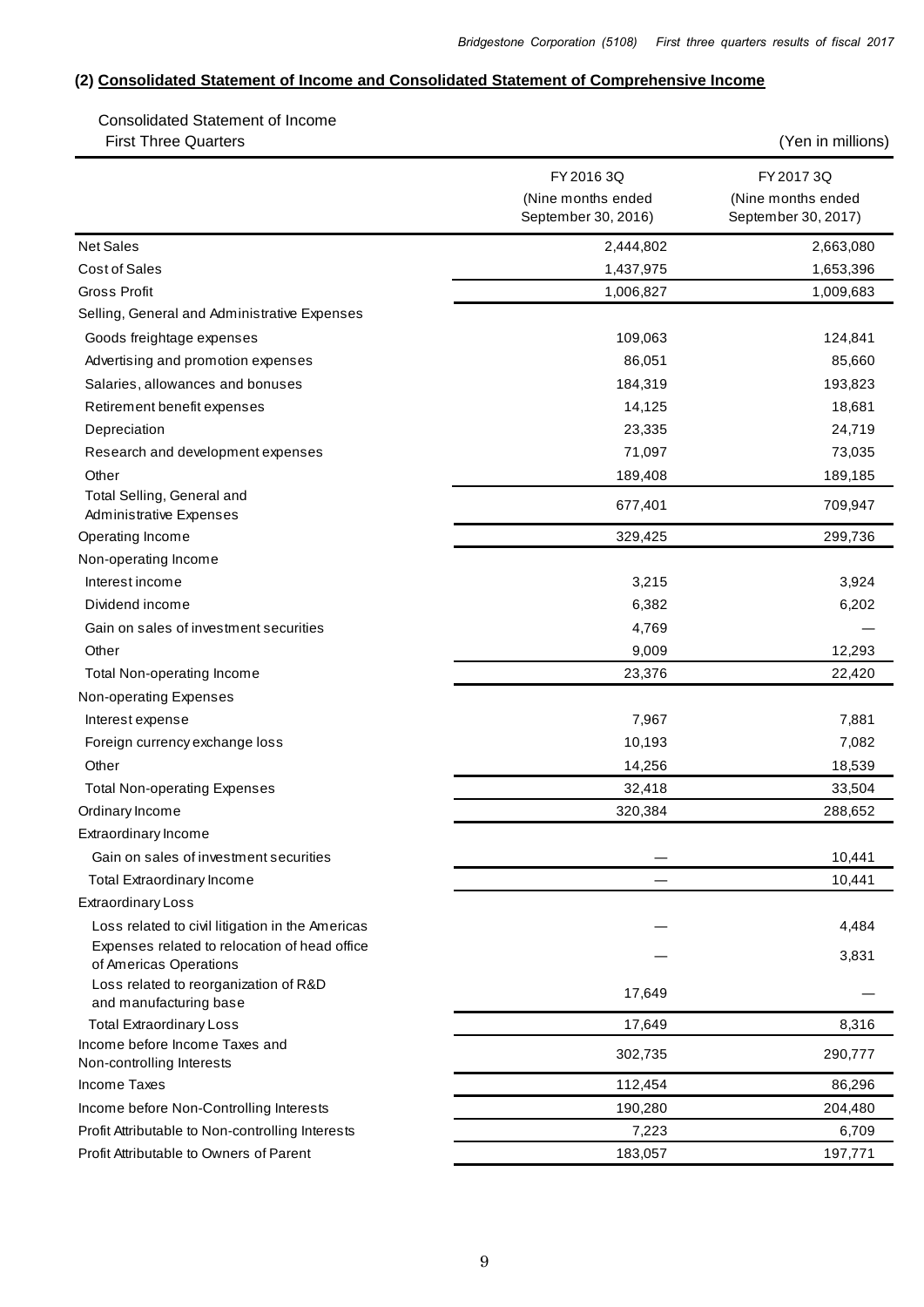# Consolidated Statement of Comprehensive Income First Three Quarters (Yen in millions)

|                                                            | FY 2016 3Q<br>(Nine months ended<br>September 30, 2016) | FY 2017 3Q<br>(Nine months ended<br>September 30, 2017) |
|------------------------------------------------------------|---------------------------------------------------------|---------------------------------------------------------|
| Income before Non-controlling Interests                    | 190,280                                                 | 204,480                                                 |
| Other Comprehensive Income (loss)                          |                                                         |                                                         |
| Unrealized gain (loss) on available-for-sale<br>securities | (44,908)                                                | 12,244                                                  |
| Deferred gain (loss) on derivative instruments             | 461                                                     | 1,356                                                   |
| Foreign currency translation adjustments                   | (244, 257)                                              | 7,496                                                   |
| Remeasurements of defined benefit plans                    | 28,832                                                  | 13,668                                                  |
| Share of other comprehensive income in<br>affiliates       | (2,281)                                                 | (516)                                                   |
| <b>Total Other Comprehensive Income</b>                    | (262,154)                                               | 34,248                                                  |
| Comprehensive Income                                       | (71, 873)                                               | 238,729                                                 |
| Comprehensive income attributable to:                      |                                                         |                                                         |
| Owners of parent                                           | (71, 453)                                               | 232,279                                                 |
| Non-controlling interests                                  | (420)                                                   | 6,449                                                   |